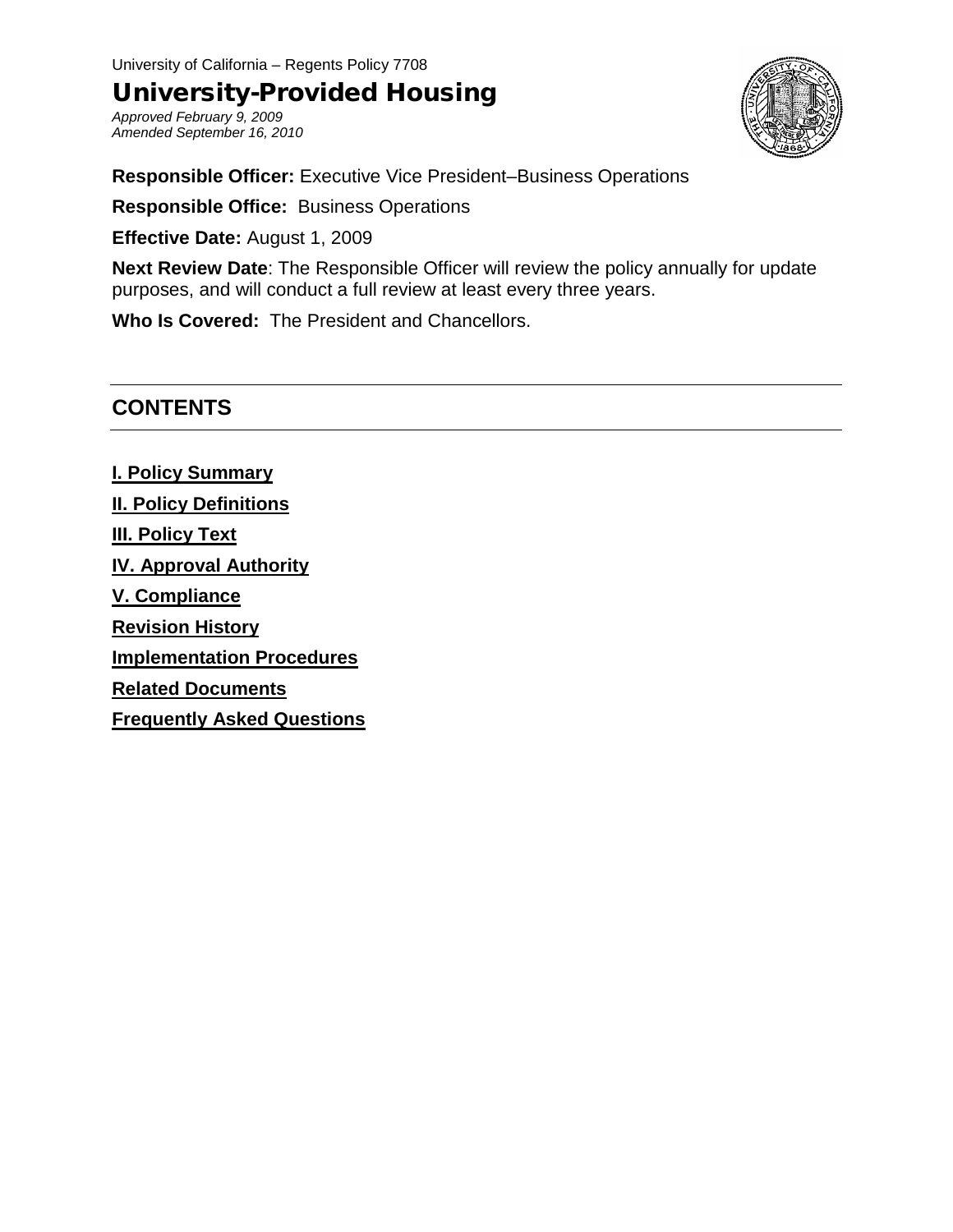## **I. POLICY SUMMARY**

This policy describes the requirements for the President and the Chancellor of each campus to live in University-provided housing as a condition of employment. It outlines the criteria, procedures and approval authority for requesting alternative housing arrangements when University-provided housing is unsuitable or uninhabitable, and describes the requirements for moving arrangements, both in and out of the residence.

# **II. POLICY DEFINITIONS**

**Capital Improvement Project:** Land or real property, construction, or capital equipment for construction included as a project in the University of California Capital Improvement Program. A project includes the erection, construction, alteration, repair, or improvement of any University of California structure, building, road, or other improvements.

**Exception to Policy:** An action that exceeds what is allowable under current policy or that is not expressly provided for under policy. Any such action must be treated as an exception and must be reviewed and approved by the Regents.

**Executive Officer:** The President or the Chancellor.

**Members of the Household:** The Internal Revenue Service (IRS) Regulations Section 1.217-2(b)(10) defines "members of the household" as other individuals who are members of the taxpayer's household, and who had the taxpayer's former residence and the taxpayer's new residence as their principal place of abode. A member of the taxpayer's household includes any individual residing at the taxpayer's residence who is neither a tenant nor an employee of the taxpayer.

**Primary Residence:** The dwelling where the Executive Officer actually lives and is considered as his/her legal residence for income tax purposes.

**Temporary Housing Allowance:** Funds approved by the Regents for an Executive Officer to use in covering temporary housing-related expenses (e.g., furnished temporary lodging, residential parking fees) when University-provided housing is unsuitable or uninhabitable. The terms and conditions for using the allowance will be determined and approved by the Regents.

**Top Business Officer:** Executive Vice President–Business Operations for the Office of the President, Vice Chancellor for Administration, or the position responsible for the location's financial reporting and payroll as designated by the Executive Officer.

## **III. POLICY TEXT**

In recognition of the unique roles of the President and Chancellors (Executive Officers) in representing the University, the Regents of the University of California require Executive Officers, as a condition of their employment, to live in residences suitable for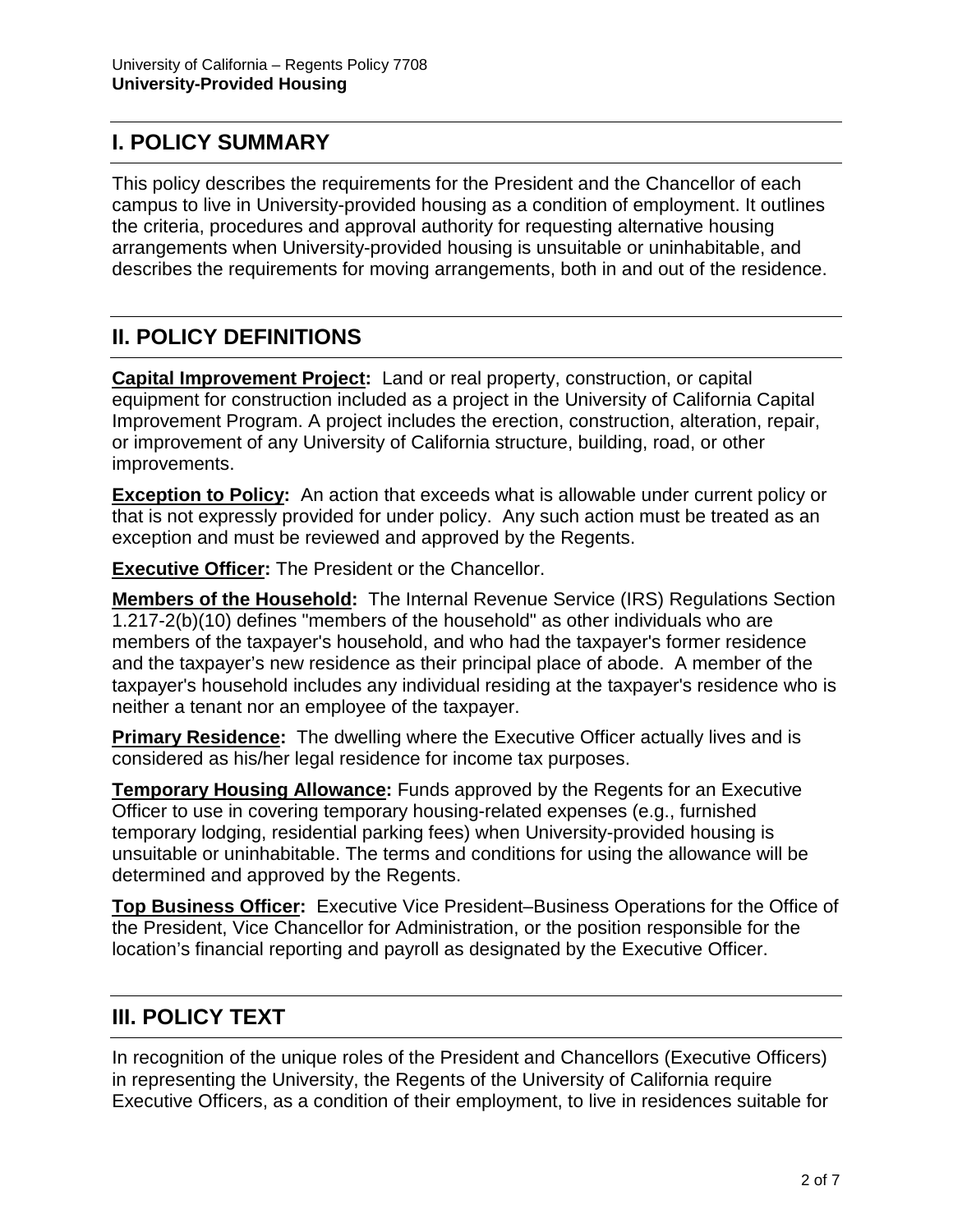carrying out their roles and required official duties. As part of their official duties, Executive Officers are responsible for extending official hospitality to important visitors and guests in conjunction with official functions (i.e., campus activities, alumni and development events, etc.).

The University, therefore, provides Executive Officers and members of their households with suitable housing as their primary residence to perform the administrative, ceremonial and social duties required of their respective positions. This policy does not apply to Executive Officers serving in an approved acting or interim capacity.

### *A. Taxability of Housing Benefit and Reporting Requirements*

In accordance with IRS regulations issued under Internal Revenue Code section 119, the value of University-provided housing is not taxable to the Executive Officer because Executive Officers are required to occupy University-provided housing for the convenience of the University. Although housing is not taxable, some housingrelated expenses, including those associated with support staff and equipment may be taxable.

Detailed IRS rules determine whether the University must report certain expenses as taxable income. For additional information regarding tax treatment and reporting requirements, as well as information on housing-related expenses that are taxable, refer to *[Business and Finance Bulletin G-45, Implementing Requirements on](http://policy.ucop.edu/doc/3420356)  [Expenses Incurred in Support of Official Responsibilities of the President and](http://policy.ucop.edu/doc/3420356)  [Chancellors](http://policy.ucop.edu/doc/3420356)*. Executive Officers should consult a personal tax advisor with questions about these requirements.

### *B. Renovation and Remodeling of Executive Officers' Residences and Offices*

All capital improvements to the President's residence or office in excess of \$25,000 require the prior approval of the Regents. Capital improvements under \$25,000 require the prior approval of the Senior Vice President–Chief Compliance and Audit Officer.

Capital improvement projects of a Chancellor's residence or office under \$25,000 require the prior approval of the Executive Vice President–Business Operations. Capital improvement projects between \$25,000 to \$5,000,000 require the prior approval of the University President. Capital improvement projects greater than \$5,000,000 require the prior approval of the Regents. In approving projects, the approving authority must consider the need and extent of the improvements and their benefit to the University. A list of such capital projects will be reported annually to the Regents.

### *C. Alternative Housing Arrangements*

If the President determines that the University-provided housing is not suitable for supporting the Executive Officer's required range of duties or is not habitable as a personal residence as a result of disrepair or other like reason, the President may recommend to the Regents that the Executive Officer be provided other housing until the University-provided housing is repaired or otherwise improved to suitable standards. The President may make a request to the Regents for an alternative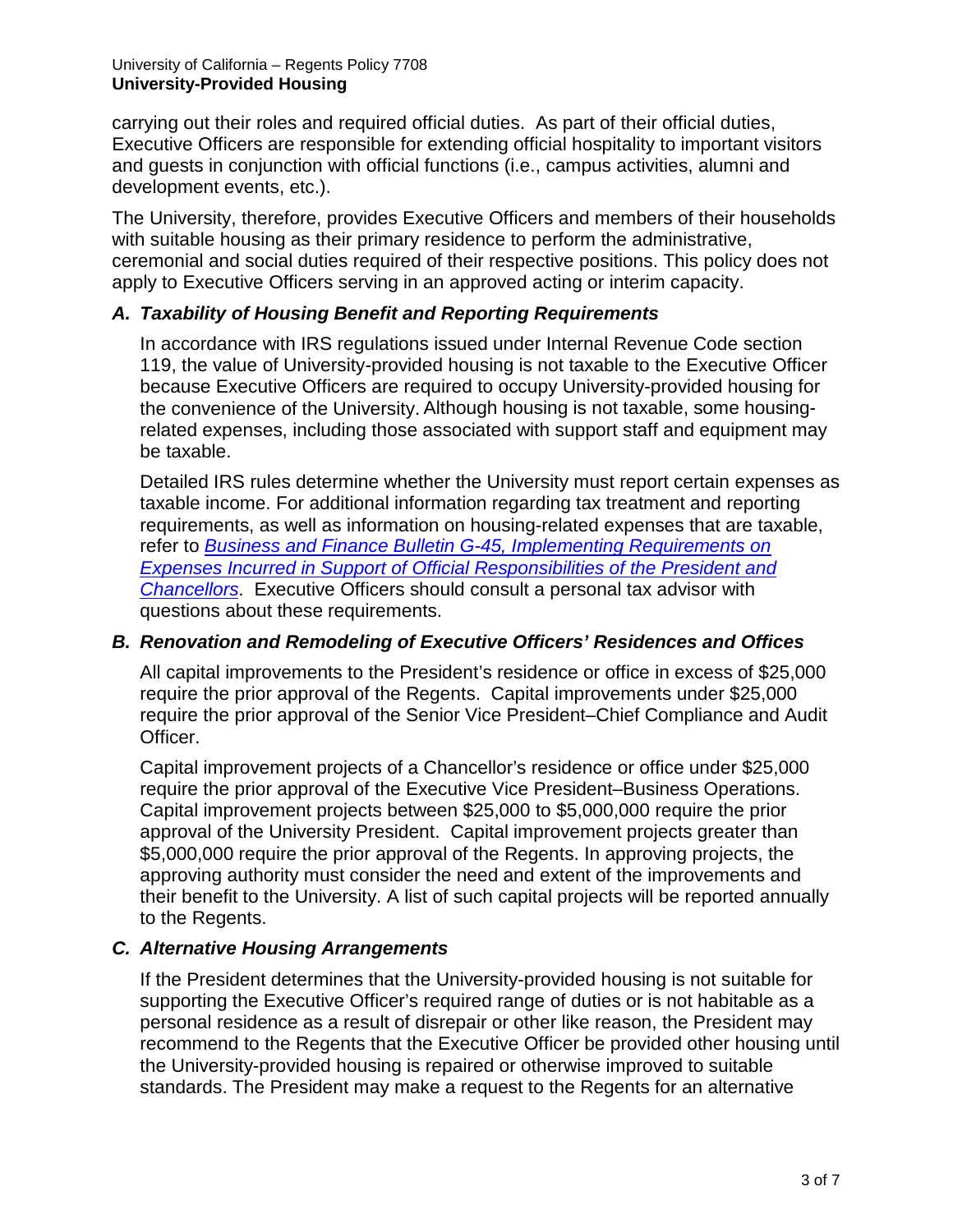housing arrangement on his/her own behalf if he/she deems the University-provided housing is unsuitable for the performance of presidential duties or is not habitable.

In evaluating such requests, the Regents will consider, among other factors, the terms and conditions of the proposed alternate housing, the appropriateness of a temporary housing allowance and the source of funds used to pay for the requested alternate housing.

### *D. Reimbursement of Expenses Associated with Moving In and Moving Out of University Housing*

Upon commencement or termination of an Executive Officer's appointment or, if necessary, due to the nature of renovations to the Executive Officer's Universityprovided housing, the University will reimburse actual and reasonable expenses, as allowable under the policy, *[Senior Management Group](http://policy.ucop.edu/_files/smg-docs/smg_move_reimburse.pdf) Moving Reimbursement,* related to removing the household goods and personal effects of the Executive Officer and members of his/her household to or from University-provided housing.

The reimbursement of actual and reasonable expenses associated with an Executive Officer's arrival into or removal from University-provided housing requires the approval of the Regents. In recommending reimbursement, the President will provide the Regents an estimate of moving expenses.

Procedures for reimbursement of expenses under this subsection are in accordance with the Implementation Procedures set forth in the policy, *[Senior Management](http://policy.ucop.edu/_files/smg-docs/smg_move_reimburse.pdf)  Group [Moving Reimbursement](http://policy.ucop.edu/_files/smg-docs/smg_move_reimburse.pdf)*.

# **IV. APPROVAL AUTHORITY**

### *A. Implementation of the Policy*

Executive Vice President–Business Operations is the Responsible Officer for this policy and has the authority to implement the policy. The Responsible Officer may apply appropriate interpretations to clarify policy provided that the interpretations do not result in substantive changes to the underlying policy. The Office of the President Human Resources, will work with the Responsible Officer of each policy to implement each policy.

### *B. Revisions to the Policy*

The Regents is the Policy Approver for this policy and has the authority to approve any policy revisions upon recommendation by the President.

The Executive Vice President–Business Operations has the authority to initiate revisions to the policy, consistent with approval authorities and applicable *Bylaws* and *Standing Orders* of the Regents.

The Executive Vice President–Business Operations has the authority to ensure that policies are regularly reviewed and updated, and are consistent with the *[Principles](http://regents.universityofcalifornia.edu/policies/7201.html)  [for Review of Executive Compensation](http://regents.universityofcalifornia.edu/policies/7201.html)* (Regents Policy 7201) and other governance policies.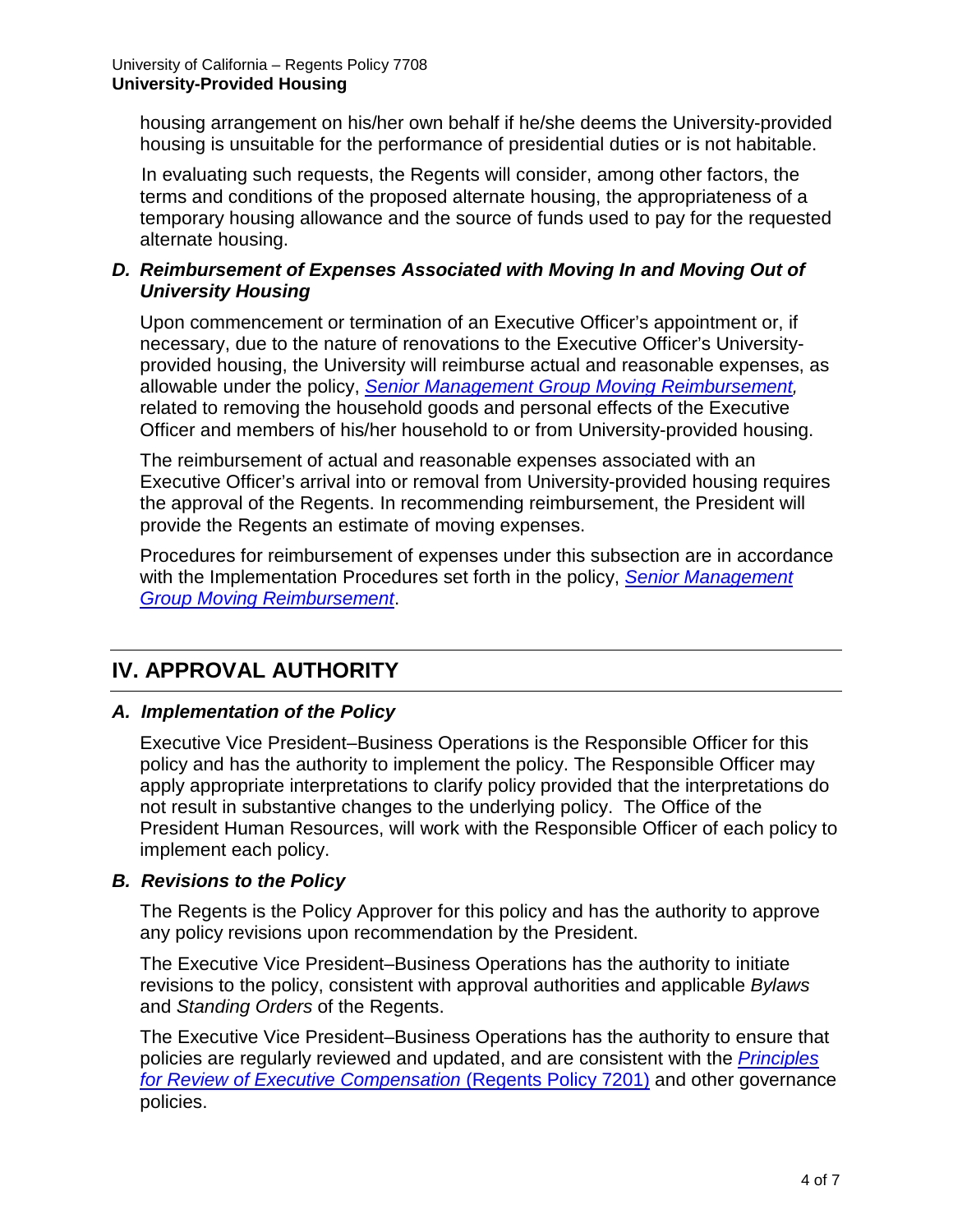### *C. Approval of Actions*

Approval of proposed actions covered by this policy is provided by the President and the Regents in accordance with Sections III. B., C. and D. of this policy.

## **V. COMPLIANCE**

### *A. Compliance with the Policy*

The following roles are designated at each location to implement compliance monitoring responsibility for this policy:

The Top Business Officer and/or the Executive Officer at each location will designate the local management office to be responsible for the ongoing reporting of policy compliance, including collecting all relevant compensation package activity, and creating specified regular compliance reports (such as a monthly compensation compliance report) for review by the location's Top Business Officer.

The Executive Vice President–Business Operations establishes procedures to collect and report information, reviews the specified regular compliance reports (such as a monthly compensation compliance report) for accuracy and completeness, reviews policy exceptions and/or anomalies to ensure appropriate approval has been obtained, and submits a copy of the compliance report to the Executive Officer for signature.

The Executive Officer is accountable for monitoring and enforcing compliance mechanisms, ensuring monitoring procedures are in place, approving the specified regular compliance reports (such as a monthly compensation compliance report), and sending notice of final approval for the reports to the Senior Management Compensation Office, Top Business Officer, and local resources.

The Executive Vice President–Business Operations is accountable for reviewing the administration of this policy. The Senior Vice President–Chief Compliance and Audit Officer will periodically monitor compliance to these policies, and results will be reported to senior management and the Regents.

### *B. Noncompliance with the Policy*

Noncompliance with the policy is handled in accordance with The Regents' *[Guidelines for Corrective Actions Related to Compensation Practices](http://regents.universityofcalifornia.edu/regmeet/nov06/1cattach1.pdf)* and *[Guidelines](http://policy.ucop.edu/_files/smg-docs/resolution_guidlines.pdf)  for Resolution of Compensation and [Personnel Issues Resulting from the Findings of](http://policy.ucop.edu/_files/smg-docs/resolution_guidlines.pdf)  [Audits and Management Reviews.](http://policy.ucop.edu/_files/smg-docs/resolution_guidlines.pdf)*

Noncompliance is reported in the monthly compliance report from each location as approved by the Executive Officer and reviewed by the Senior Vice President–Chief Compliance and Audit Officer and the Regents at least three times per fiscal year.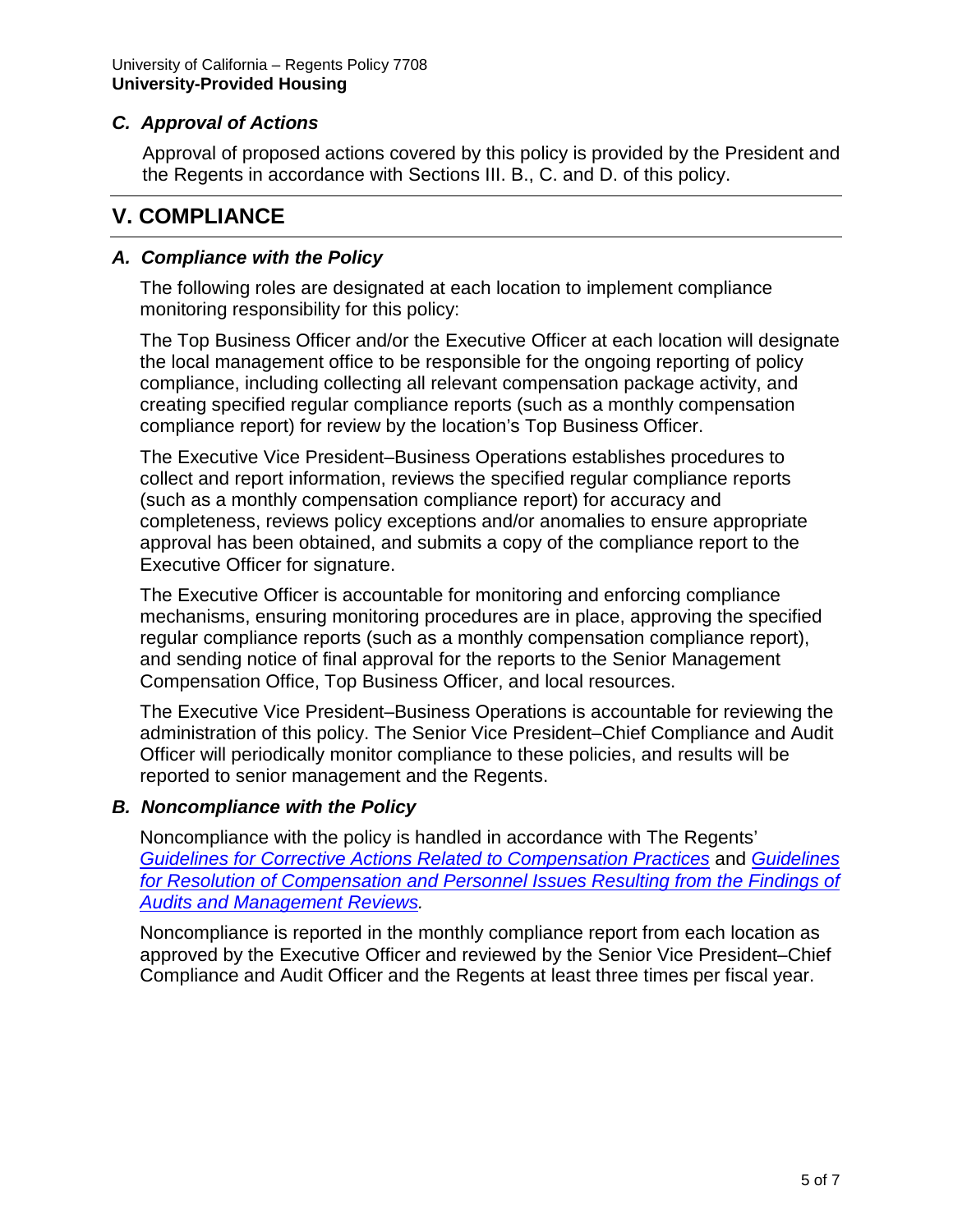## **REVISION HISTORY**

As a result of the issuance of this policy, the following documents are rescinded as of the effective date of this policy and are no longer applicable:

- *Regents Policy on University-Provided Housing*, approved in December 10, 1992 and amended September 22, 2005.
- *Renovation and Remodeling of Chancellors' Residences and Offices*, letter to the Chancellors from President Dynes, dated March 22, 2006.
- *Implementing Requirements on Expenses Incurred in Support of Official Responsibilities of the President and Chancellors*, letter and attachment to the Chancellors from former Senior Vice President Mullinix, dated December 15, 2005.
- *Delegation of Authority 2223 – Transfers of Funds for Minor Capital Improvement Projects,* dated March 22, 2006, with respect to capital projects under \$25,000 involving Chancellors' residences and offices.

# **IMPLEMENTATION PROCEDURES**

The Responsible Officer may develop procedures or other supplementary information to support the implementation of this policy. Such supporting documentation does not require approval by the Regents.

## **RELATED DOCUMENTS**

- *Business and Finance Bulletin G-45, [Implementing Requirements on Expenses](http://policy.ucop.edu/doc/3420356)  [Incurred in Support of Official Responsibilities of the President and Chancellors](http://policy.ucop.edu/doc/3420356)* (referenced in Section III.A. of this policy)
- *[Senior Management Group](http://policy.ucop.edu/_files/smg-docs/smg_move_reimburse.pdf) Moving Reimbursement* (Regents Policy 7710) (referenced in Section III.D. of this policy)
- *[Principles for Review of Executive Compensation](http://regents.universityofcalifornia.edu/policies/7201.html) (Regents Policy 7201)* (referenced in Section IV.B. of this policy)
- *[Guidelines for Corrective Actions Related to Compensation Practices](http://regents.universityofcalifornia.edu/regmeet/nov06/1cattach1.pdf)* (referenced in Section V.B. of this policy)
- *[Guidelines for Resolution of Compensation and Personnel Issues Resulting from](http://policy.ucop.edu/_files/smg-docs/resolution_guidlines.pdf)  [the Findings of Audits and Management Reviews](http://policy.ucop.edu/_files/smg-docs/resolution_guidlines.pdf)* (referenced in Section V.B. of this policy)